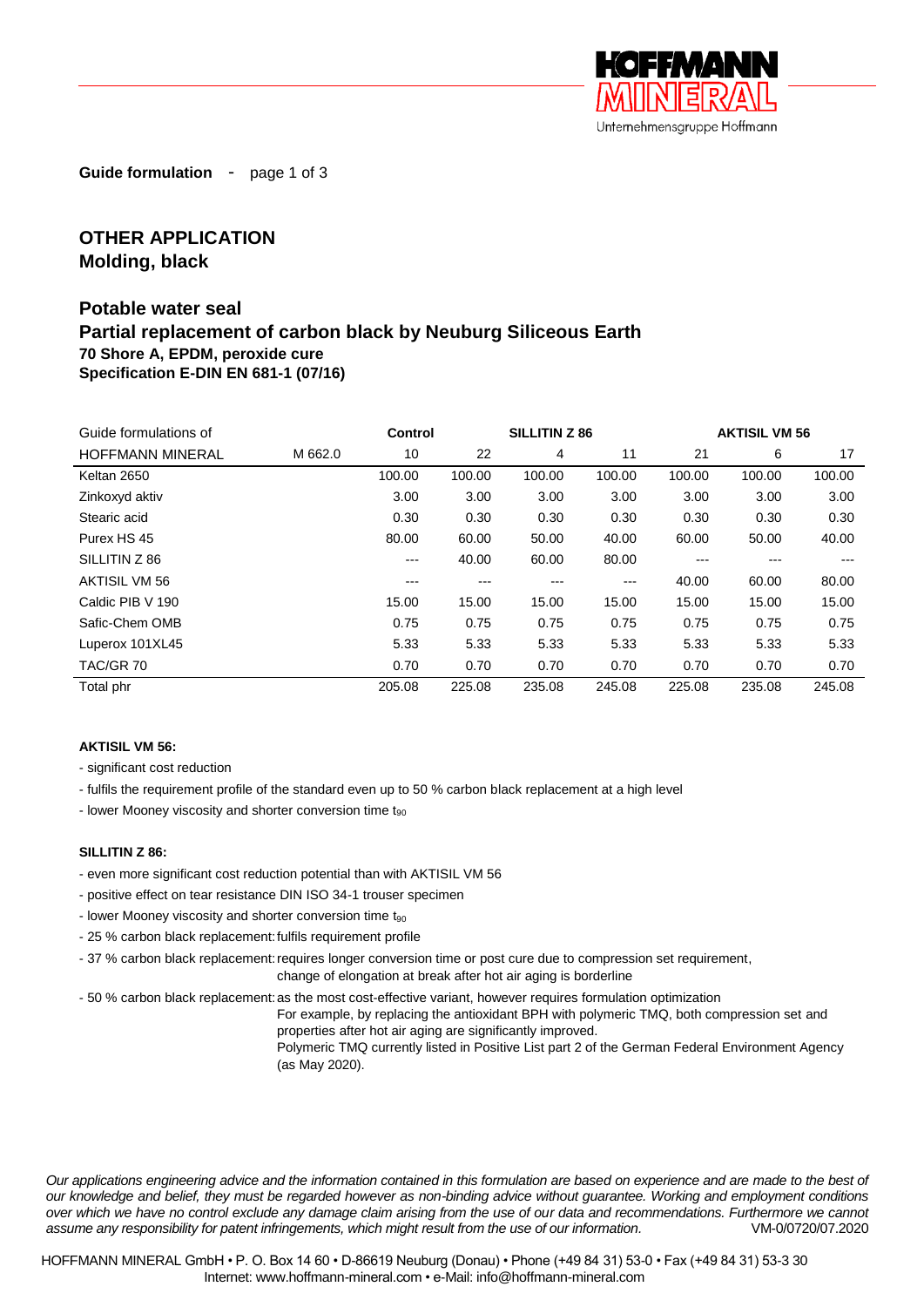

## **Guide formulation** - page 2 of 3

|                                                       |                | <b>Control</b> | SILLITIN Z 86 |          |          | <b>AKTISIL VM 56</b> |          |          |
|-------------------------------------------------------|----------------|----------------|---------------|----------|----------|----------------------|----------|----------|
|                                                       | M 662.0        | 10             | 22            | 4        | 11       | 21                   | 6        | 17       |
| <b>Mooney Viscosity</b><br>DIN ISO 289-1              |                |                |               |          |          |                      |          |          |
| ML (1+4) @ 100°C<br>ML (1+4) @ 120°C                  | MU<br>MU       | 72<br>53       | 63<br>47      | 65<br>50 | 63<br>47 | 64<br>47             | 64<br>48 | 63<br>48 |
| Rotorless curemeter, 180°C<br>DIN 53529, T3           |                |                |               |          |          |                      |          |          |
| Mmin                                                  | Nm             | 0.10           | 0.08          | 0.09     | 0.08     | 0.08                 | 0.08     | 0.08     |
| Mmax                                                  | N <sub>m</sub> | 0.80           | 0.76          | 0.73     | 0.70     | 0.79                 | 0.70     | 0.71     |
| Mmax-Mmin                                             | Nm             | 0.71           | 0.68          | 0.65     | 0.62     | 0.71                 | 0.62     | 0.63     |
| Curing rate                                           | Nm/min         | 0.22           | 0.24          | 0.24     | 0.24     | 0.24                 | 0.23     | 0.25     |
| t <sub>5</sub>                                        | min            | 0.47           | 0.48          | 0.47     | 0.46     | 0.48                 | 0.47     | 0.45     |
| $t_{90}$                                              | min            | 7.0            | 6.6           | 6.3      | 6.1      | 6.6                  | 6.4      | 6.2      |
| Physical properties, Press cure @ 180°C               |                |                |               |          |          |                      |          |          |
| Curing time                                           | min            | 7.7            | 7.3           | 6.9      | 6.7      | 7.3                  | 7.0      | 6.8      |
| Hardness<br>DIN ISO 7619-1                            | Shore A        | 69             | 67            | 67       | 65       | 68                   | 67       | 67       |
| Tensile strength<br>DIN 53504, S2                     | MPa            | 16             | 14            | 12       | 11       | 16                   | 14       | 13       |
| Modulus 100 %<br>DIN 53504, S2                        | MPa            | 5.0            | 4.7           | 4.6      | 3.8      | 5.5                  | 5.2      | 5.3      |
| Elongation at break<br>DIN 53504, S2                  | $\%$           | 222            | 262           | 279      | 330      | 228                  | 223      | 223      |
| Tear resistance (trouser)<br>DIN ISO 34-1, A          | N/mm           | 3.5            | 5.1           | 5.9      | 7.5      | 4.1                  | 4.7      | 4.3      |
| Tear resistance (delft)<br>DIN ISO 34-2, A            | N              | 38             | 42            | 43       | 42       | 41                   | 43       | 42       |
| Compression set<br>DIN ISO 815-1, B                   |                |                |               |          |          |                      |          |          |
| 72 h @ 23°C, 25 %                                     | $\%$           | 8.7            | 9.8           | 11       | 12       | 9.5                  | 11       | $10$     |
| 72 h @ -10°C, 25 %                                    | $\%$           | 20             | 21            | 24       | 27       | 20                   | 24       | 26       |
| 24 h @ 125°C, 25 %<br>Press cured $t_{90}$ + 10 %     | $\%$           | 12             | 17            | 20       | 23       | 16                   | 16       | 17       |
| Press cured 12 min<br>Press cured $t_{90}$ + 10 % and | $\%$<br>$\%$   | 11<br>12       | 16<br>16      | 18<br>18 | 19<br>20 | 16<br>16             | 16<br>16 | 15<br>16 |
| post cured 2 h @ 125°C                                |                |                |               |          |          |                      |          |          |

*Our applications engineering advice and the information contained in this formulation are based on experience and are made to the best of our knowledge and belief, they must be regarded however as non-binding advice without guarantee. Working and employment conditions over which we have no control exclude any damage claim arising from the use of our data and recommendations. Furthermore we cannot assume any responsibility for patent infringements, which might result from the use of our information.* VM-0/0720/07.2020

HOFFMANN MINERAL GmbH • P. O. Box 14 60 • D-86619 Neuburg (Donau) • Phone (+49 84 31) 53-0 • Fax (+49 84 31) 53-3 30 Internet: www.hoffmann-mineral.com • e-Mail: info@hoffmann-mineral.com